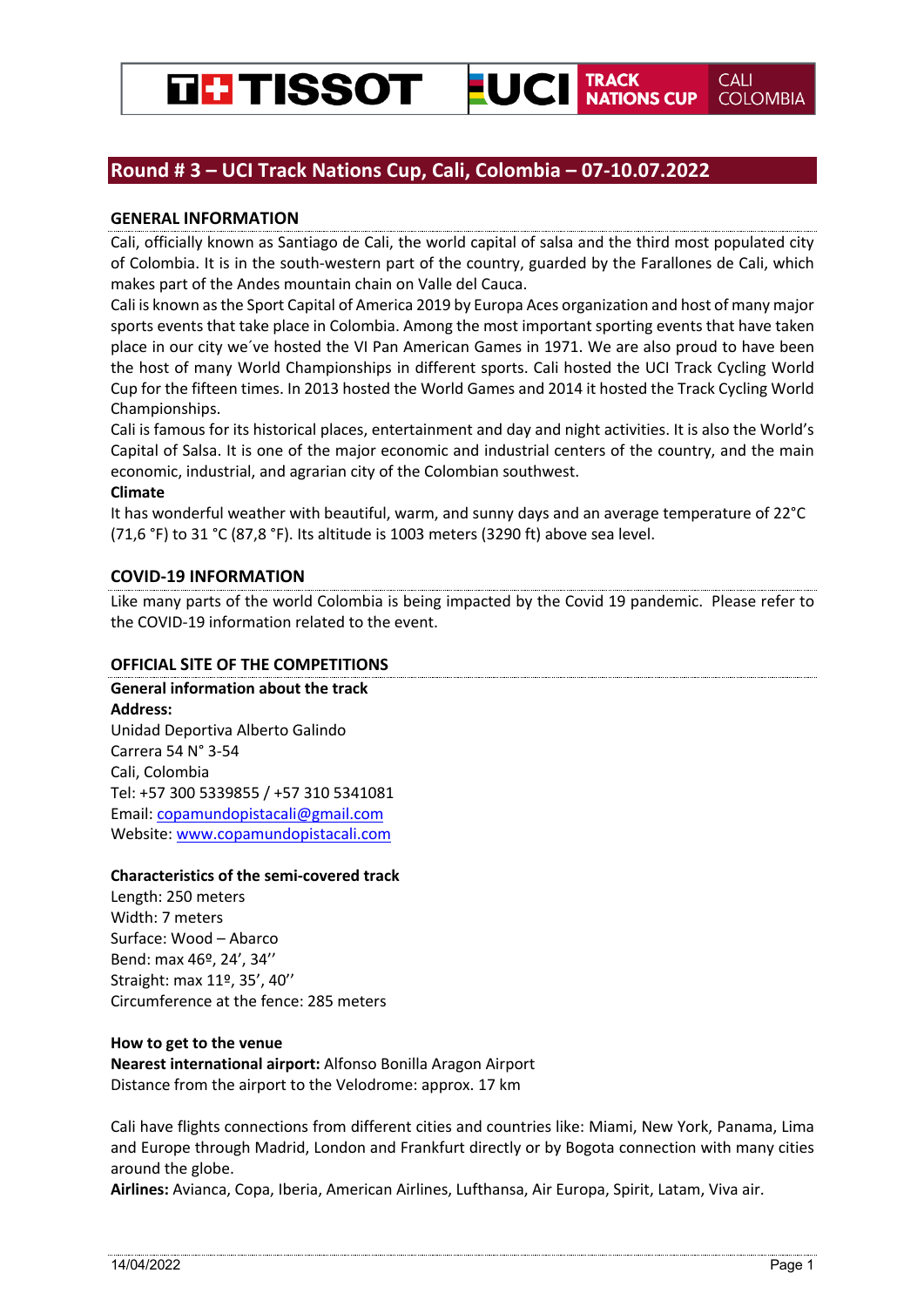#### **TRACK<br>NATIONS CUP TH TISSOT** EUCI **COLOMBIA**

### **Official Training at the velodrome**

The competition velodrome will be available for training from **July 5**th **– 6**th -Training schedules will be distributed once all teams have confirmed their arrival details.

### **Training venue – prior to 1st – 4th July**

For any teams arriving early, booking can be made on copamundopistacali@gmail.com

### **ACCOMMODATION & TRANSPORTATION**

**UCI Official Hotel: INTERCONTINENTAL HOTEL CALI**  Address: Av. Colombia 2-72 Distance/Time to Velodrome: 7 km - 15 min

### **Central reservation office – accommodation and transportation:**

For all guests interested in staying at the official hotel during the UCI Track Nations Cup, please make all bookings through: Contact: John Gonzalez P. Email: copamundopistacali@gmail.com Tel: +57 300 5339855

# **Hotels reserved for the teams:**

Teams must reserve their hotels through the travel department of the Organizing Committee to have access to the hotel bubbles authorized by the national official health authorities. More details will be available regarding this in a later communication.

The deadline for teams to inform us of their needs concerning accommodation and meals is **5th June 2022.** 

Please see the official teams hotels in the "Accommodation and reservation booking form" in the UCI web site and in the event web site.

The Organiser will offer accommodation and meals at the official hotels. Local transportation (for passengers): Shuttle Hotel-Velodrome-Hotel, and airport transportation will

be **free** for those teams taking the accommodation and meals package **only** with the Organiser.

# **Central reservation office – accommodation and transportation**

Contact: John Gonzalez P. Email: copamundopistacali@gmail.com Tel: +57 300 5339855

# **Accommodation bookings - terms and conditions**

Please see the "Booking Form" document in our website: www.copamundopistacali.com

The Organiser is **not** responsible for the local and airport transportation or security on other hotels for the teams doing reservation directly.

**CALI**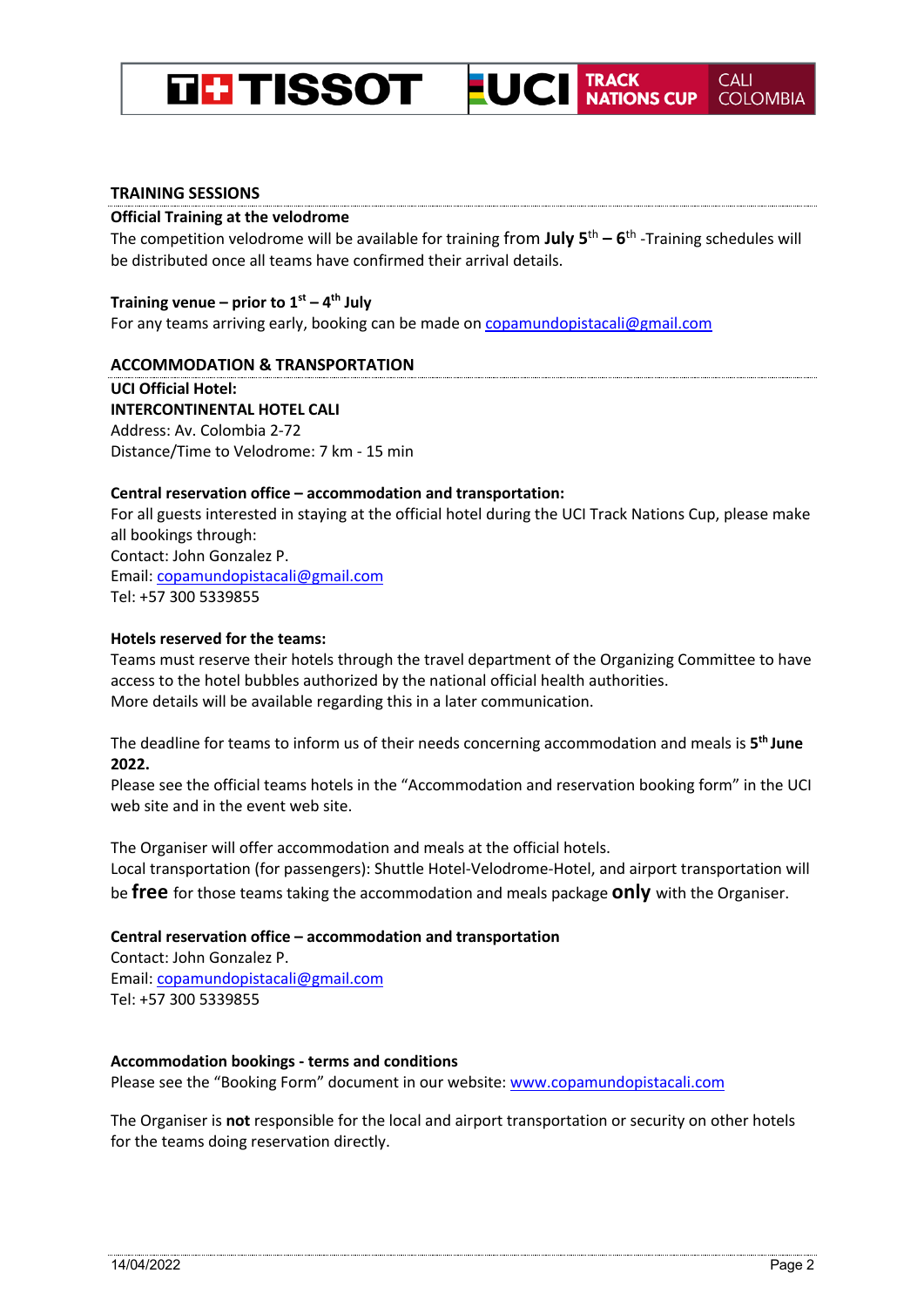# **LUCI** TRACK NATIONS CUP **THE TISSOT**

# **ACCREDITATIONS**

**Permanence – accreditation centre** 

Accreditations will be available daily between 10:00 to 18:00 **from 4th July – 7th July** in the velodrome Alcides Nieto Patiño, Carrera 54 N° 3-54 Cali, Colombia.

Teams who make accommodation arrangements with the Organiser will be given accreditations upon their arrival at the hotel and only to those officially registered by the team.

### **Media**

Accreditation for media will open on **1st June 2022** For information please contact: Gonzalo Hernández Email: cartier1536@gmail.com Tel: +57 321 7532299

# **ANTI-DOPING CONTROLS**

It will be held inside the Velodrome Velodromo Alcides Nieto Patiño, Of. 8 - Unidad Deportiva Alberto Galindo

# **SPORT MEETINGS**

| ----------------- |                                 |  |  |  |  |
|-------------------|---------------------------------|--|--|--|--|
|                   | <b>Confirmation of starters</b> |  |  |  |  |
| Date:             | 06 July 2022                    |  |  |  |  |
| $- \cdot$         | $\overline{\phantom{a}}$        |  |  |  |  |

| Time:  | $10:00 - 12:00$                                                            |
|--------|----------------------------------------------------------------------------|
| Venue: | Velodrome Alcides Nieto Patiño, of. 75 (Carrera 54 N° 3-54 Cali, Colombia) |

### **Meeting of team managers and distribution of race numbers**

| Date:  | 06 July 2022                                                               |
|--------|----------------------------------------------------------------------------|
| Time:  | 18:00                                                                      |
| Venue: | Velodrome Alcides Nieto Patiño, of. 33 (Carrera 54 N° 3-54 Cali, Colombia) |

### **MISCELLANEOUS**

| Climatic conditions at the race dates |                     |  |  |  |
|---------------------------------------|---------------------|--|--|--|
| Average temperatures:                 | min 22 °C / 71,6 °F |  |  |  |
|                                       | max 31 °C / 87,8 °F |  |  |  |

# **Website of the round**

For information on the Cali UCI Track World Cup, including ticketing, visit the official website: Website: www.copamundopistacali.com

### **Ticketing**

Please contact the Organiser: Hernando Zuluaga Venue: Carrera 54 N° 3-54, Cali, Colombia

Email: copamundopistacali@gmail.com

### **Visas**

Each Federation/Team is responsible to obtain for their delegation the appropriate entry documentation.